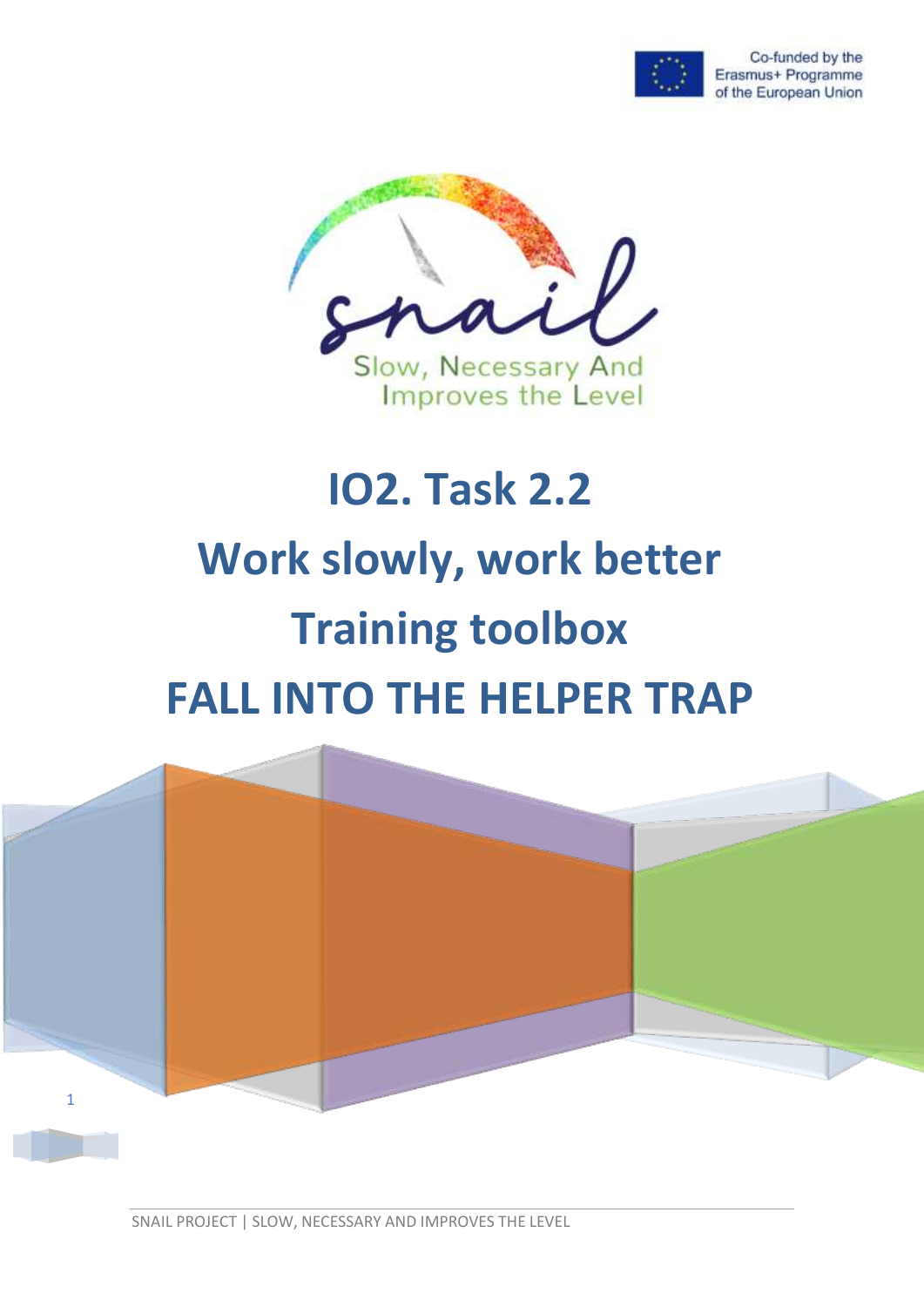

# **NAME OF THE TOOL: Roles & Responsibilities**

# **ORGANIZATION AND COUNTRY: Growth Coop**

**Online**  $x$  | Face to face  $x$ 

# **Overview (What I am going to learn?):**

Defining roles and responsibilities helps move your team from "storming" to "norming". This can help you to better understand each other's role, and learn who is responsible for what. Defining clear responsibilities prevents confusion and promotes better collaboration. This method works well with Stakeholder Analysis for giving your team a clear picture of each other and those around them. Works well both online and face-to-face (ie: by using a physical or virtual whiteboard)

# **Objective (What am I going to learn it for?):**

This tool helps us to start focusing on our job responsibilities instead of focusing on solving the job responsibilities of others. This method helps you to be clear about your responsibilities and your role in those job responsibilities and to avoid falling into the helper trap. Taking care of yourself is not selfish, nor is it a sign of generosity to want to solve all the other person's work needs. All you are doing is distracting yourself from your own work tasks.

**Materials: - If face to face: Whiteboard or butcher's paper, Sticky notes, Markers, Timer - If Online: Use a digital whiteboard (ie: Mural, Miro, or Jamboard)**

# **Time: 30-60min**

**Target group: Whole organization and team, workers and employees.** 

# **Instructions for facilitators**

If it is going to be used with a team, or with a department, it is advisable to know in advance which are the roles in the team or in the department with which we are going to use this tool.

Step 5 is optional, (*Do this step only if you have 3 or more people who share the same role.*)

# **Tasks and procedure**

# **Step 1:**

2

Draw a large table on a whiteboard with the following columns: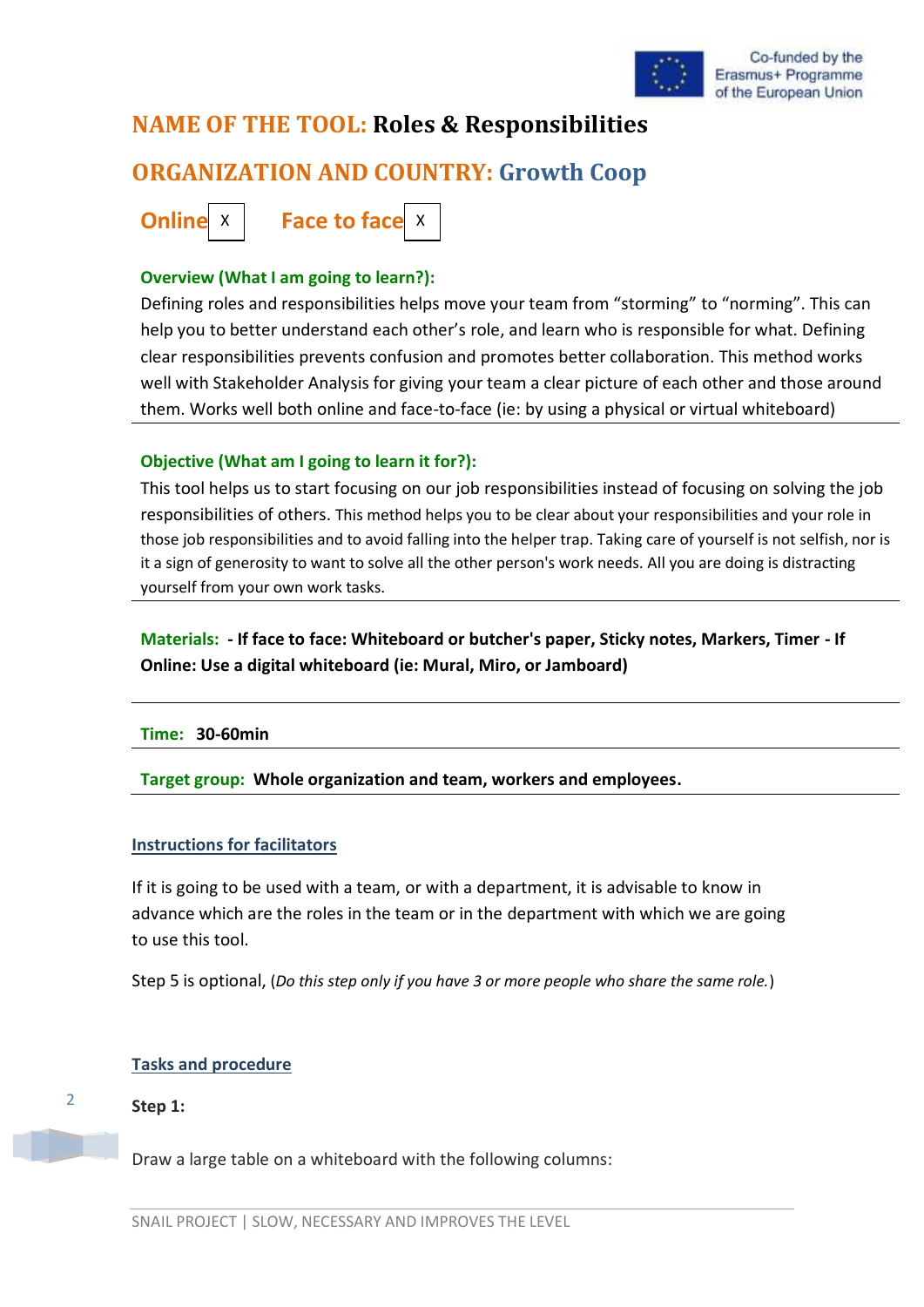

Role Responsibilities (what I think) Responsibilities (what others think) Add a column

to capture responsibilities that are unassigned



#### **Step 2.**

# **Identify roles (5 min)**

Define which roles are in the team (e.g., team lead, developer, designer, facilitator) and write them in the "Roles" section of the table you prepared. Keep these fairly high–level if you have a front-end developer and a back-end developer on the team, just write "developer" in the table. (*You can get more specific later in the session if needed*.)

If possible, have people who share the same role sit next to each other

# **Step 3.**

# **Clarify your own responsibilities (10 min)**

Identify the top 3 - 5 things your role is responsible for. Write each responsibility on a sticky note, then rank them in order of priority..

# **Step 4.**

3

# **Teammate's responsibilities (5 min)**

For each of the other roles identified, write 1-2 responsibilities you believe are their top priorities.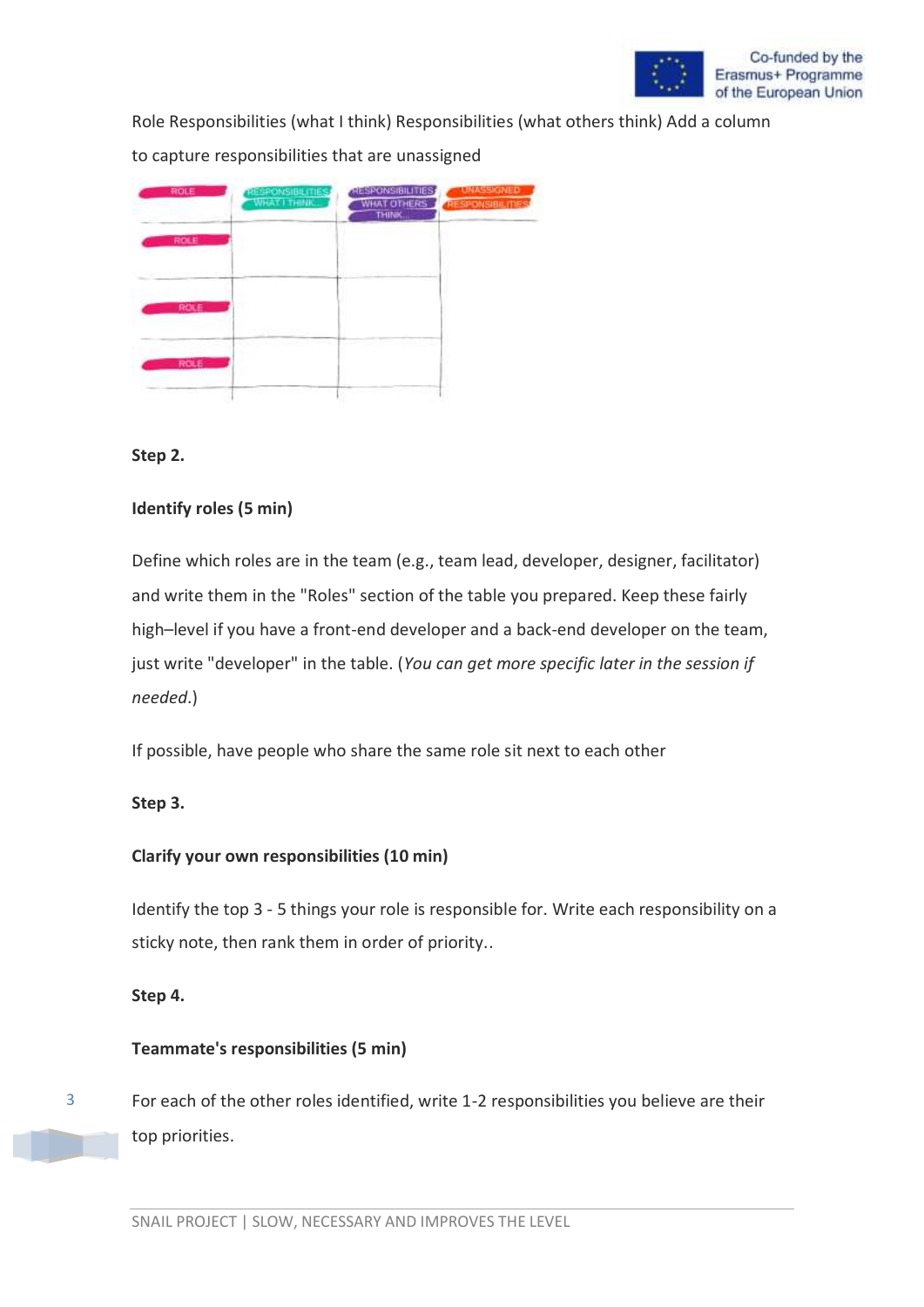As you are brainstorming, you may think of responsibilities that don't have a clear owner, write those down and surface them when the group discusses in step 6.

#### **Step 5:**

# **[optional] Refine and consolidate (5 min)**

To same time in the next step, discuss with teammates whose roles are similar to yours, and refine the list of responsibilities. E.g., if there are five developers in the room, they should create a unified list of developer responsibilities.

#### **Discuss each role (25 min)**

For each role, have the role owner(s) describe what they believe their role is and place their sticky notes in the "what I think" column in priority order. Then go around the room to find out what others think the role is all about, and have them place their sticky notes in the "what others think" column.

Next, the role owner either "accepts" or "politely declines" the responsibilities identified by others. If they decline, **they must suggest which role ought to own it.**

You'll likely uncover responsibilities with no established owner. Note those in the "unassigned responsibilities" section below the table. Where responsibilities overlap, be sure to define who is the primary owner (vs. who is a contributor or a back-up).

#### **Step 7:**

# **Summarize and identify next steps (5 min)**

Well done, you've just created clarity for the team! Summarize the roles and their responsibilities to be sure everyone is in agreement.

Then, find an owner for documenting it, as well as someone to figure out how you'll fill any skill gaps you identified.

4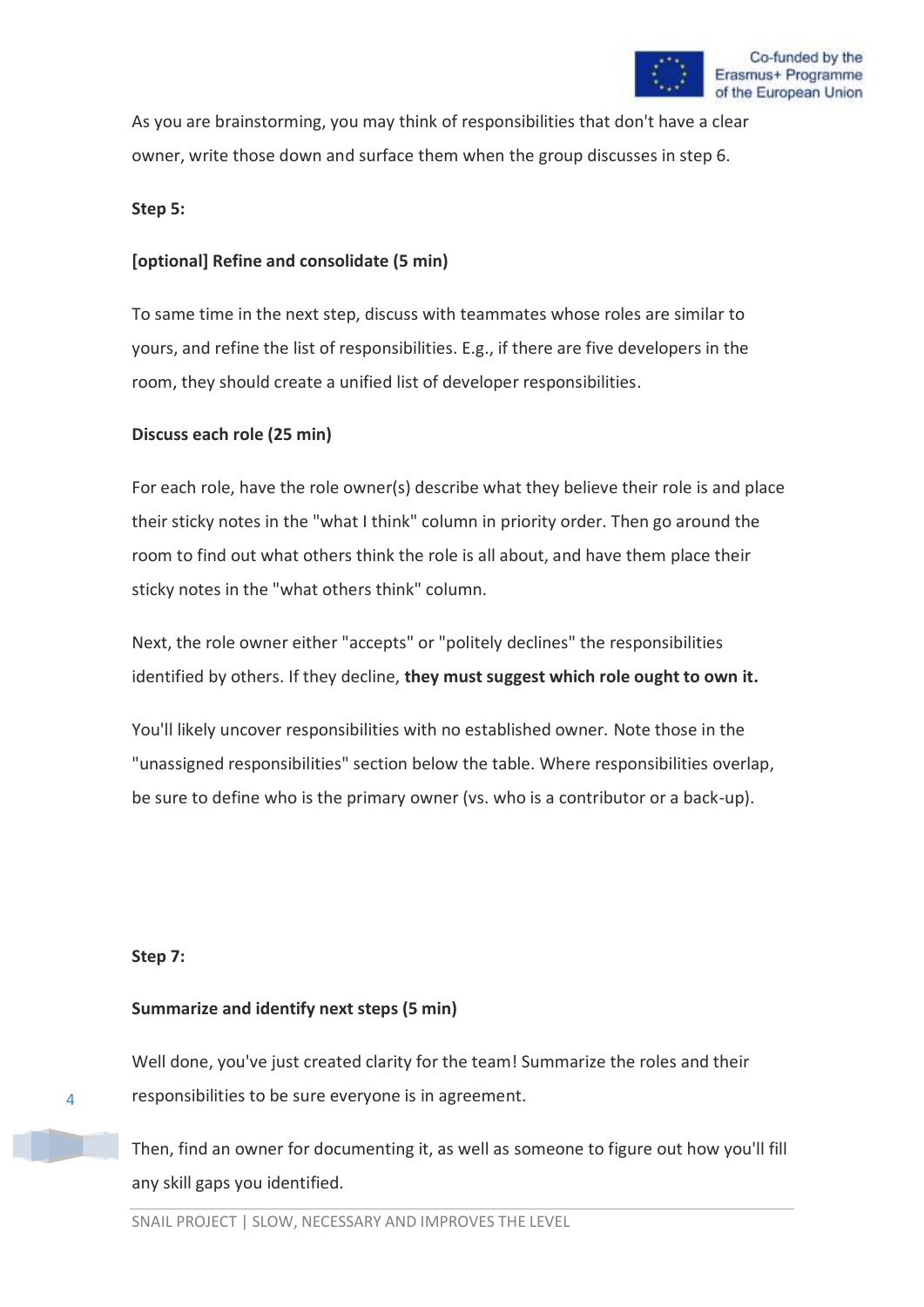

#### **Adaptation to online implementation**

This tool is easily adaptable to the digital environment, simply by using a digital whiteboard (ie: Mural, Miro, or Jamboard).

#### **Connection with the skill**

We all like to please others, the people around us and especially at work, where we spend most of our time. This is essential for living in society. But the problem arises when we do not set limits. This tool is related to the skill because it helps to determine the responsibilities of each person and the roles they have in each of these responsibilities, which helps to have defined and clear limits of what each one must do and contributes to avoid that some of the workers fall into the trap of the helper.

To support others is positive, but sometimes, we internalise so much of this dynamic of pleasing everyone at work that we end up sacrificing a good part of our lives in order to make others feel a little more comfortable. Knowing how to establish a balance between what you give and what you receive is more complicated than it seems.

### **Conclusion and evaluation**

This tool is very useful for each worker to be clear about their responsibilities and roles, which helps those workers who find it difficult to set limits at work around their tasks to have them already established and to avoid falling into the trap of the helper who can overload them with work and make it difficult for them to fulfil their own responsibilities.